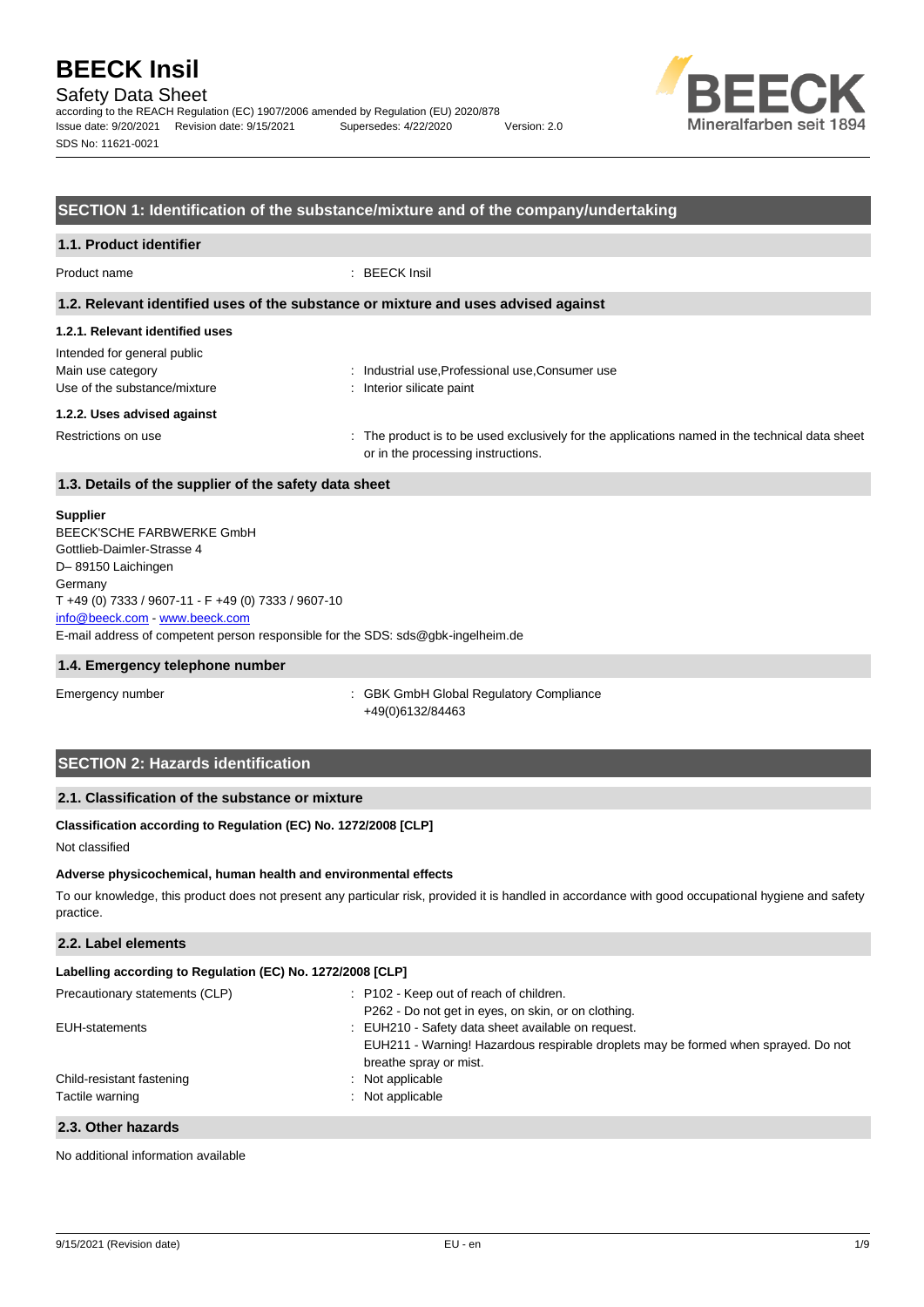## Safety Data Sheet

according to the REACH Regulation (EC) 1907/2006 amended by Regulation (EU) 2020/878 SDS No: 11621-0021



## **SECTION 3: Composition/information on ingredients**

#### **3.1. Substances**

Not applicable

#### **3.2. Mixtures**

| <b>Name</b>      | <b>Product identifier</b>  | $\%$               | <b>Classification according to</b><br>Regulation (EC) No. 1272/2008<br>[CLP] |
|------------------|----------------------------|--------------------|------------------------------------------------------------------------------|
| Titanium dioxide | CAS-No.: 13463-67-7        | $\geq 5 - \leq 10$ | Carc. 2, H351                                                                |
| (Note $10$ )     | EC-No.: 236-675-5          |                    |                                                                              |
|                  | EC Index-No.: 022-006-00-2 |                    |                                                                              |
|                  | REACH-no: 01-2119489379-   |                    |                                                                              |
|                  | 17                         |                    |                                                                              |

Note 10 : The classification as a carcinogen by inhalation applies only to mixtures in powder form containing 1 % or more of titanium dioxide which is in the form of or incorporated in particles with aerodynamic diameter  $\leq 10$  µm. Full text of H- and EUH-statements: see section 16

### **SECTION 4: First aid measures**

#### **4.1. Description of first aid measures**

| First-aid measures after inhalation   | Remove person to fresh air and keep comfortable for breathing. |
|---------------------------------------|----------------------------------------------------------------|
| First-aid measures after skin contact | Wash skin with plenty of water.                                |
| First-aid measures after eye contact  | : Rinse eyes with water as a precaution.                       |
| First-aid measures after ingestion    | : Call a poison center or a doctor if you feel unwell.         |

#### **4.2. Most important symptoms and effects, both acute and delayed**

No additional information available

#### **4.3. Indication of any immediate medical attention and special treatment needed**

Treat symptomatically.

| <b>SECTION 5: Firefighting measures</b>                                         |                                                                                                                                             |  |
|---------------------------------------------------------------------------------|---------------------------------------------------------------------------------------------------------------------------------------------|--|
| 5.1. Extinguishing media                                                        |                                                                                                                                             |  |
| Suitable extinguishing media                                                    | Water spray. Dry powder. Foam. Carbon dioxide.                                                                                              |  |
| 5.2. Special hazards arising from the substance or mixture                      |                                                                                                                                             |  |
| Hazardous decomposition products in case of fire : Toxic fumes may be released. |                                                                                                                                             |  |
| 5.3. Advice for firefighters                                                    |                                                                                                                                             |  |
| Protection during firefighting                                                  | : Do not attempt to take action without suitable protective equipment. Self-contained<br>breathing apparatus. Complete protective clothing. |  |

### **SECTION 6: Accidental release measures**

#### **6.1. Personal precautions, protective equipment and emergency procedures**

#### **6.1.1. For non-emergency personnel**

Emergency procedures in the spillage area.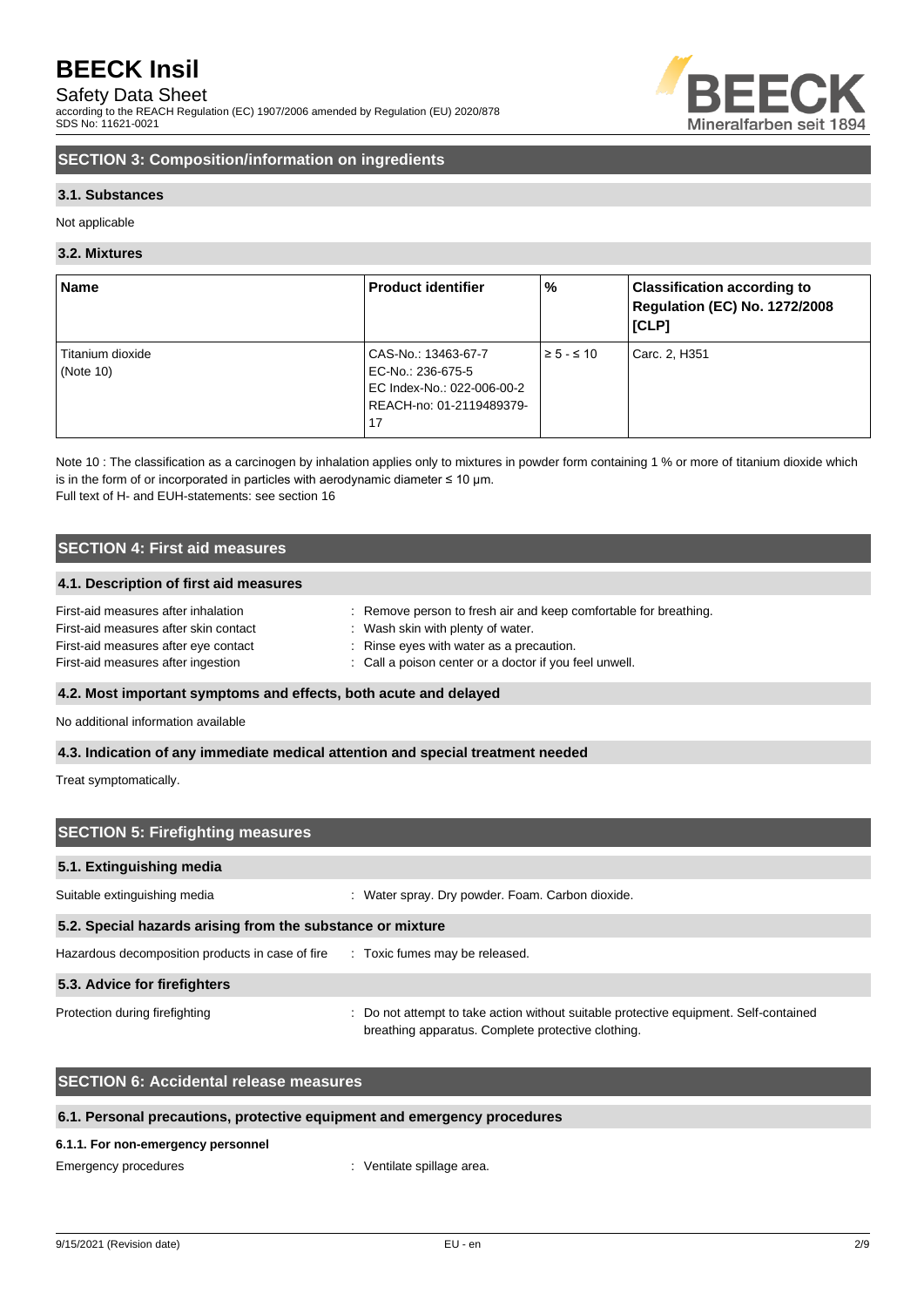## Safety Data Sheet

according to the REACH Regulation (EC) 1907/2006 amended by Regulation (EU) 2020/878 SDS No: 11621-0021



## **6.1.2. For emergency responders**

Protective equipment **interval of the CO** not attempt to take action without suitable protective equipment. For further information refer to section 8: "Exposure controls/personal protection".

## **6.2. Environmental precautions** Avoid release to the environment. **6.3. Methods and material for containment and cleaning up** Methods for cleaning up example and the state up liquid spill into absorbent material. Other information **Other information** : Dispose of materials or solid residues at an authorized site. **6.4. Reference to other sections** For further information refer to section 13. **SECTION 7: Handling and storage**

| 7.1. Precautions for safe handling                                |                                                                                                                                                                                              |  |  |
|-------------------------------------------------------------------|----------------------------------------------------------------------------------------------------------------------------------------------------------------------------------------------|--|--|
| Precautions for safe handling<br>Hygiene measures                 | : Ensure good ventilation of the work station. Wear personal protective equipment.<br>: Do not eat, drink or smoke when using this product. Always wash hands after handling the<br>product. |  |  |
| 7.2. Conditions for safe storage, including any incompatibilities |                                                                                                                                                                                              |  |  |
| Storage conditions<br>Storage temperature                         | : Store in a well-ventilated place. Keep cool. Keep out of frost.<br>: $5-25$ °C                                                                                                             |  |  |

#### **7.3. Specific end use(s)**

See Section 1.

### **SECTION 8: Exposure controls/personal protection**

#### **8.1. Control parameters**

#### **8.1.1 National occupational exposure and biological limit values**

No additional information available

#### **8.1.2. Recommended monitoring procedures**

No additional information available

#### **8.1.3. Air contaminants formed**

No additional information available

### **8.1.4. DNEL and PNEC**

No additional information available

#### **8.1.5. Control banding**

No additional information available

#### **8.2. Exposure controls**

#### **8.2.1. Appropriate engineering controls**

#### **Appropriate engineering controls:**

Ensure good ventilation of the work station.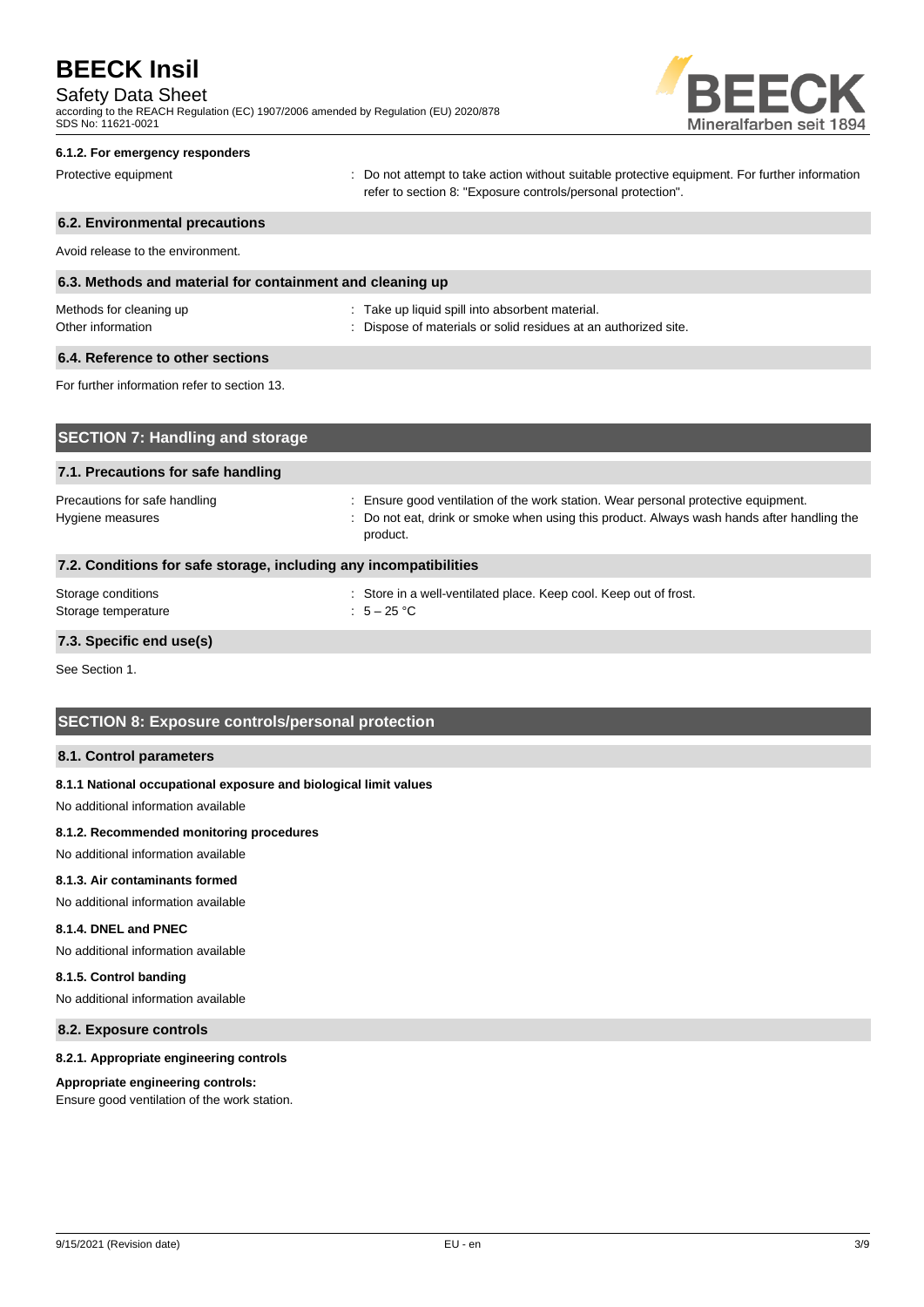Safety Data Sheet

according to the REACH Regulation (EC) 1907/2006 amended by Regulation (EU) 2020/878 SDS No: 11621-0021



#### **8.2.2. Personal protection equipment**

#### **Personal protective equipment symbol(s):**



#### **8.2.2.1. Eye and face protection**

**Eye protection:** Safety glasses

#### **8.2.2.2. Skin protection**

#### **Skin and body protection:** Wear suitable protective clothing

**Hand protection:** Protective gloves

## **8.2.2.3. Respiratory protection**

#### **Respiratory protection:**

In case of insufficient ventilation, wear suitable respiratory equipment

#### **8.2.2.4. Thermal hazards**

No additional information available

**8.2.3. Environmental exposure controls**

#### **Environmental exposure controls:**

Avoid release to the environment.

## **SECTION 9: Physical and chemical properties**

#### **9.1. Information on basic physical and chemical properties**

| Physical state                                  | Liquid                  |
|-------------------------------------------------|-------------------------|
| Colour                                          | White, toned.           |
| Odour                                           | Mild.                   |
| Odour threshold                                 | Not available           |
| Melting point                                   | Not available           |
| Freezing point                                  | Not available           |
| Boiling point                                   | Not available           |
| Flammability                                    | Not applicable          |
| <b>Explosive limits</b>                         | Not available           |
| Lower explosive limit (LEL)                     | : Not available         |
| Upper explosive limit (UEL)                     | Not available           |
| Flash point                                     | Not available           |
| Auto-ignition temperature                       | Not available           |
| Decomposition temperature                       | Not available           |
| pH                                              | 11 ISO 4316             |
| Viscosity, kinematic                            | Not available           |
| Viscosity, dynamic                              | 6000 mPa-s ISO 2555     |
| Solubility                                      | Not available           |
| Partition coefficient n-octanol/water (Log Kow) | Not available           |
| Vapour pressure                                 | Not available           |
| Vapour pressure at 50 °C                        | Not available           |
| Density                                         | : 1.5 g/cm <sup>3</sup> |
| Relative density                                | Not available           |
| Relative vapour density at 20 °C                | Not available           |
| Particle size                                   | Not applicable          |
| Particle size distribution                      | Not applicable          |
| Particle shape                                  | Not applicable          |
| Particle aspect ratio                           | Not applicable          |
|                                                 |                         |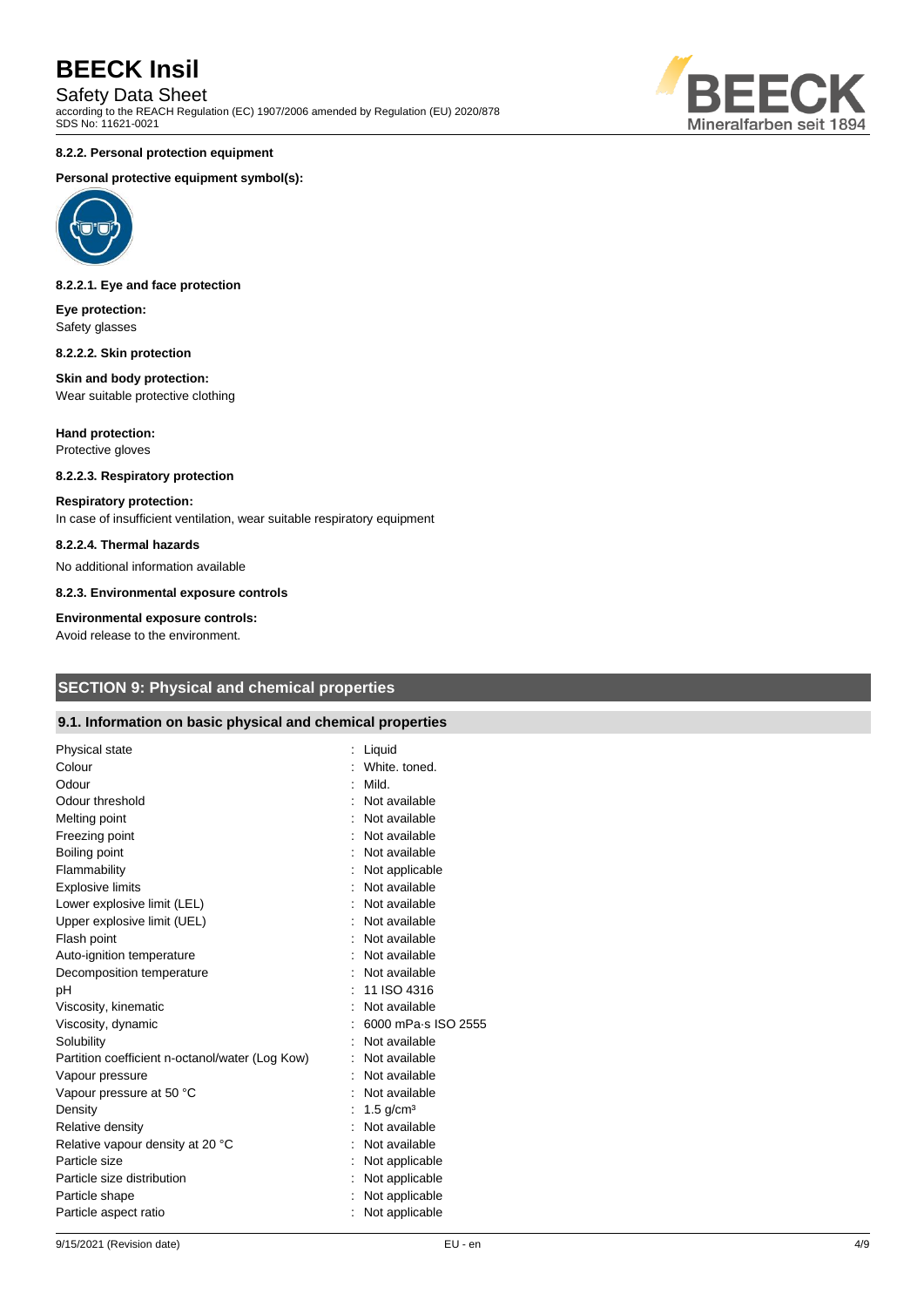## Safety Data Sheet

according to the REACH Regulation (EC) 1907/2006 amended by Regulation (EU) 2020/878 SDS No: 11621-0021



| Particle aggregation state     | : Not applicable |
|--------------------------------|------------------|
| Particle agglomeration state   | : Not applicable |
| Particle specific surface area | : Not applicable |
| Particle dustiness             | : Not applicable |
|                                |                  |

#### **9.2. Other information**

#### **9.2.1. Information with regard to physical hazard classes**

No additional information available

#### **9.2.2. Other safety characteristics**

| VOC content | $\therefore$ < 2 g/l |
|-------------|----------------------|
|-------------|----------------------|

|  |  |  | <b>SECTION 10: Stability and reactivity</b> |
|--|--|--|---------------------------------------------|
|--|--|--|---------------------------------------------|

#### **10.1. Reactivity**

The product is non-reactive under normal conditions of use, storage and transport.

#### **10.2. Chemical stability**

Stable under normal conditions.

#### **10.3. Possibility of hazardous reactions**

No dangerous reactions known under normal conditions of use.

#### **10.4. Conditions to avoid**

None under recommended storage and handling conditions (see section 7).

#### **10.5. Incompatible materials**

No additional information available

#### **10.6. Hazardous decomposition products**

Under normal conditions of storage and use, hazardous decomposition products should not be produced.

## **SECTION 11: Toxicological information**

#### **11.1. Information on hazard classes as defined in Regulation (EC) No 1272/2008**

| Acute toxicity (oral)<br>۰.        | Not classified                       |
|------------------------------------|--------------------------------------|
| Acute toxicity (dermal)            | : Not classified                     |
| Acute toxicity (inhalation)        | : Not classified                     |
| Skin corrosion/irritation          | : Not classified<br>pH: 11 ISO 4316  |
| Serious eye damage/irritation      | : Not classified<br>pH: 11 ISO 4316  |
| Respiratory or skin sensitisation  | : Not classified                     |
| Germ cell mutagenicity<br>÷.       | Not classified                       |
| Carcinogenicity                    | Not classified.                      |
| Titanium dioxide (13463-67-7)      |                                      |
| IARC group                         | 2B - Possibly carcinogenic to humans |
| Reproductive toxicity              | : Not classified                     |
| STOT-single exposure               | : Not classified                     |
| STOT-repeated exposure             | : Not classified                     |
| Aspiration hazard                  | : Not classified                     |
| 11.2. Information on other hazards |                                      |

No additional information available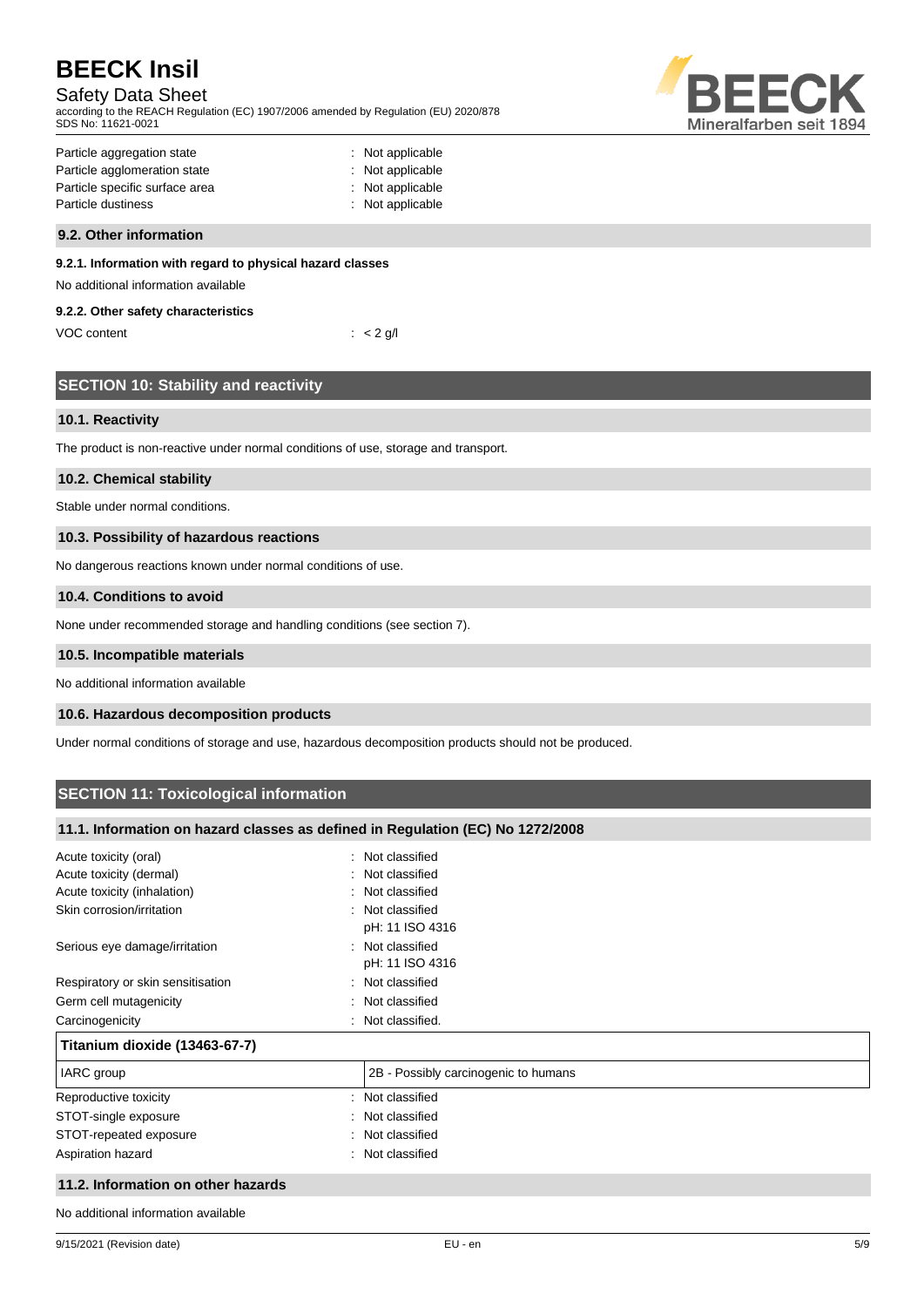### Safety Data Sheet

according to the REACH Regulation (EC) 1907/2006 amended by Regulation (EU) 2020/878 SDS No: 11621-0021



## **SECTION 12: Ecological information**

### **12.1. Toxicity**

| Ecology - general<br>Hazardous to the aquatic environment, short-term<br>(acute)<br>Hazardous to the aquatic environment, long-term<br>(chronic) | The product is not considered harmful to aquatic organisms nor to cause long-term adverse<br>effects in the environment.<br>: Not classified<br>: Not classified |
|--------------------------------------------------------------------------------------------------------------------------------------------------|------------------------------------------------------------------------------------------------------------------------------------------------------------------|
| 12.2. Persistence and degradability                                                                                                              |                                                                                                                                                                  |
| No additional information available                                                                                                              |                                                                                                                                                                  |
| 12.3. Bioaccumulative potential                                                                                                                  |                                                                                                                                                                  |
| No additional information available                                                                                                              |                                                                                                                                                                  |
| 12.4. Mobility in soil                                                                                                                           |                                                                                                                                                                  |
| No additional information available                                                                                                              |                                                                                                                                                                  |
| 12.5. Results of PBT and vPvB assessment                                                                                                         |                                                                                                                                                                  |
| No additional information available                                                                                                              |                                                                                                                                                                  |
| 12.6. Endocrine disrupting properties                                                                                                            |                                                                                                                                                                  |
| No additional information available                                                                                                              |                                                                                                                                                                  |
| 12.7. Other adverse effects                                                                                                                      |                                                                                                                                                                  |

No additional information available

### **SECTION 13: Disposal considerations**

#### **13.1. Waste treatment methods**

Waste treatment methods **interpretations** : Dispose of contents/container in accordance with licensed collector's sorting instructions.

European List of Waste (LoW) code : 08 01 12 - waste paint and varnish other than those mentioned in 08 01 11

## **SECTION 14: Transport information**

#### In accordance with ADR / IMDG / IATA / ADN / RID

| <b>ADR</b>                             | <b>IMDG</b>   | <b>IATA</b>   | <b>ADN</b>    | <b>RID</b>    |  |
|----------------------------------------|---------------|---------------|---------------|---------------|--|
| 14.1. UN number or ID number           |               |               |               |               |  |
| Not regulated                          | Not regulated | Not regulated | Not regulated | Not regulated |  |
| 14.2. UN proper shipping name          |               |               |               |               |  |
| Not regulated                          | Not regulated | Not regulated | Not regulated | Not regulated |  |
| 14.3. Transport hazard class(es)       |               |               |               |               |  |
| Not regulated                          | Not regulated | Not regulated | Not regulated | Not regulated |  |
| 14.4. Packing group                    |               |               |               |               |  |
| Not regulated                          | Not regulated | Not regulated | Not regulated | Not regulated |  |
| 14.5. Environmental hazards            |               |               |               |               |  |
| Not regulated                          | Not regulated | Not regulated | Not regulated | Not regulated |  |
| No supplementary information available |               |               |               |               |  |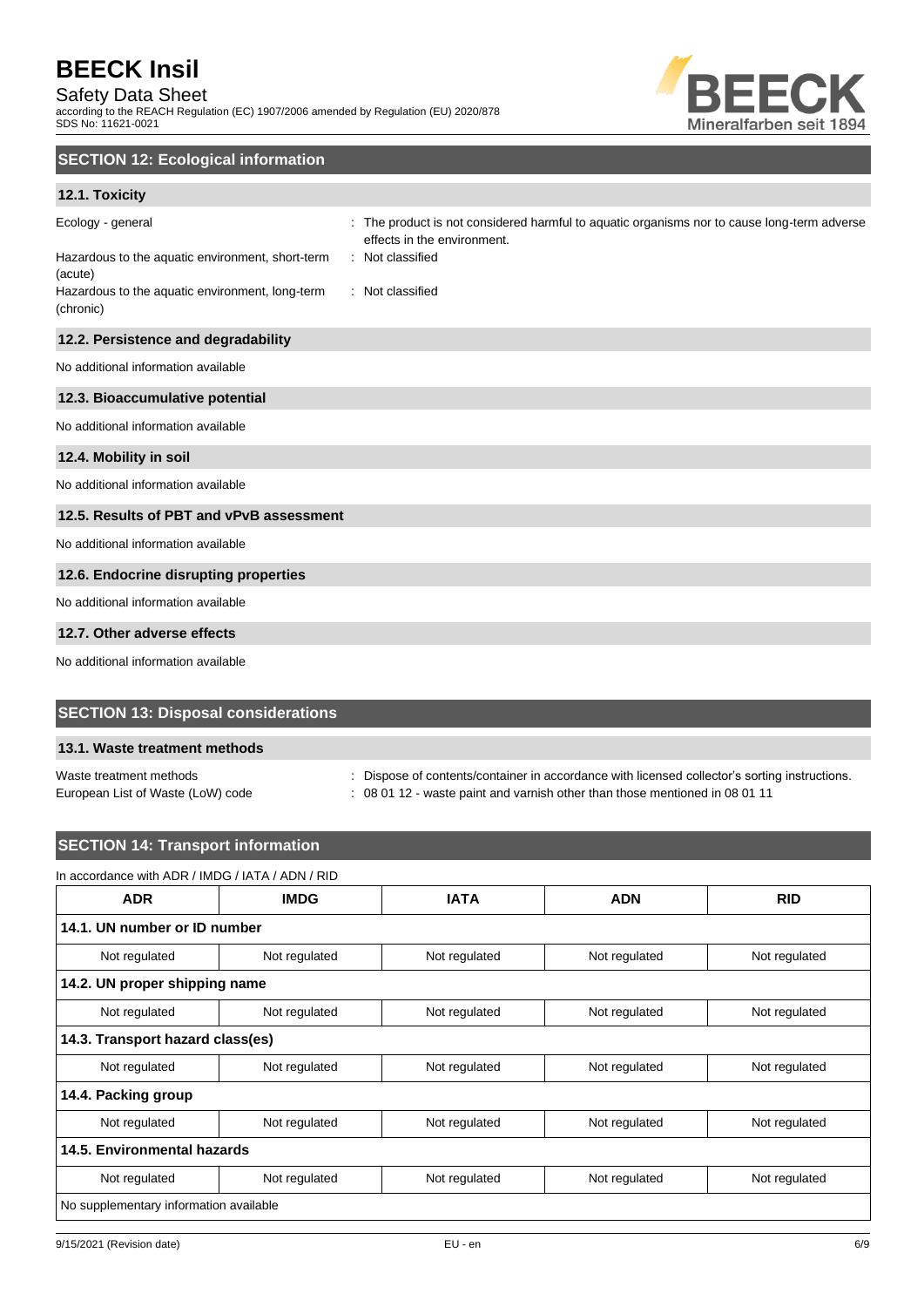#### Safety Data Sheet

according to the REACH Regulation (EC) 1907/2006 amended by Regulation (EU) 2020/878 SDS No: 11621-0021



#### **14.6. Special precautions for user**

**Overland transport** Not regulated

**Transport by sea** Not regulated

**Air transport** Not regulated

**Inland waterway transport** Not regulated

**Rail transport**

Not regulated

#### **14.7. Maritime transport in bulk according to IMO instruments**

Not applicable

## **SECTION 15: Regulatory information**

#### **15.1. Safety, health and environmental regulations/legislation specific for the substance or mixture**

#### **15.1.1. EU-Regulations**

Contains no REACH substances with Annex XVII restrictions

Contains no substance on the REACH candidate list

Contains no REACH Annex XIV substances

Contains no substance subject to Regulation (EU) No 649/2012 of the European Parliament and of the Council of 4 July 2012 concerning the export and import of hazardous chemicals.

Contains no substance subject to Regulation (EU) No 2019/1021 of the European Parliament and of the Council of 20 June 2019 on persistent organic pollutants

Contains no substance subject to Regulation (EU) 2019/1148 of the European Parliament and of the Council of 20 June 2019 on the marketing and use of explosives precursors.

VOC content : < 2 g/l

#### **15.1.2. National regulations**

No additional information available

#### **15.2. Chemical safety assessment**

No chemical safety assessment has been carried out

#### **SECTION 16: Other information**

| <b>Abbreviations and acronyms:</b> |                                                                                                 |  |  |
|------------------------------------|-------------------------------------------------------------------------------------------------|--|--|
| <b>ADN</b>                         | European Agreement concerning the International Carriage of Dangerous Goods by Inland Waterways |  |  |
| <b>ADR</b>                         | European Agreement concerning the International Carriage of Dangerous Goods by Road             |  |  |
| <b>ATE</b>                         | <b>Acute Toxicity Estimate</b>                                                                  |  |  |
| <b>BCF</b>                         | Bioconcentration factor                                                                         |  |  |
| <b>BLV</b>                         | <b>Biological limit value</b>                                                                   |  |  |
| <b>BOD</b>                         | Biochemical oxygen demand (BOD)                                                                 |  |  |
| <b>COD</b>                         | Chemical oxygen demand (COD)                                                                    |  |  |
| <b>DMEL</b>                        | Derived Minimal Effect level                                                                    |  |  |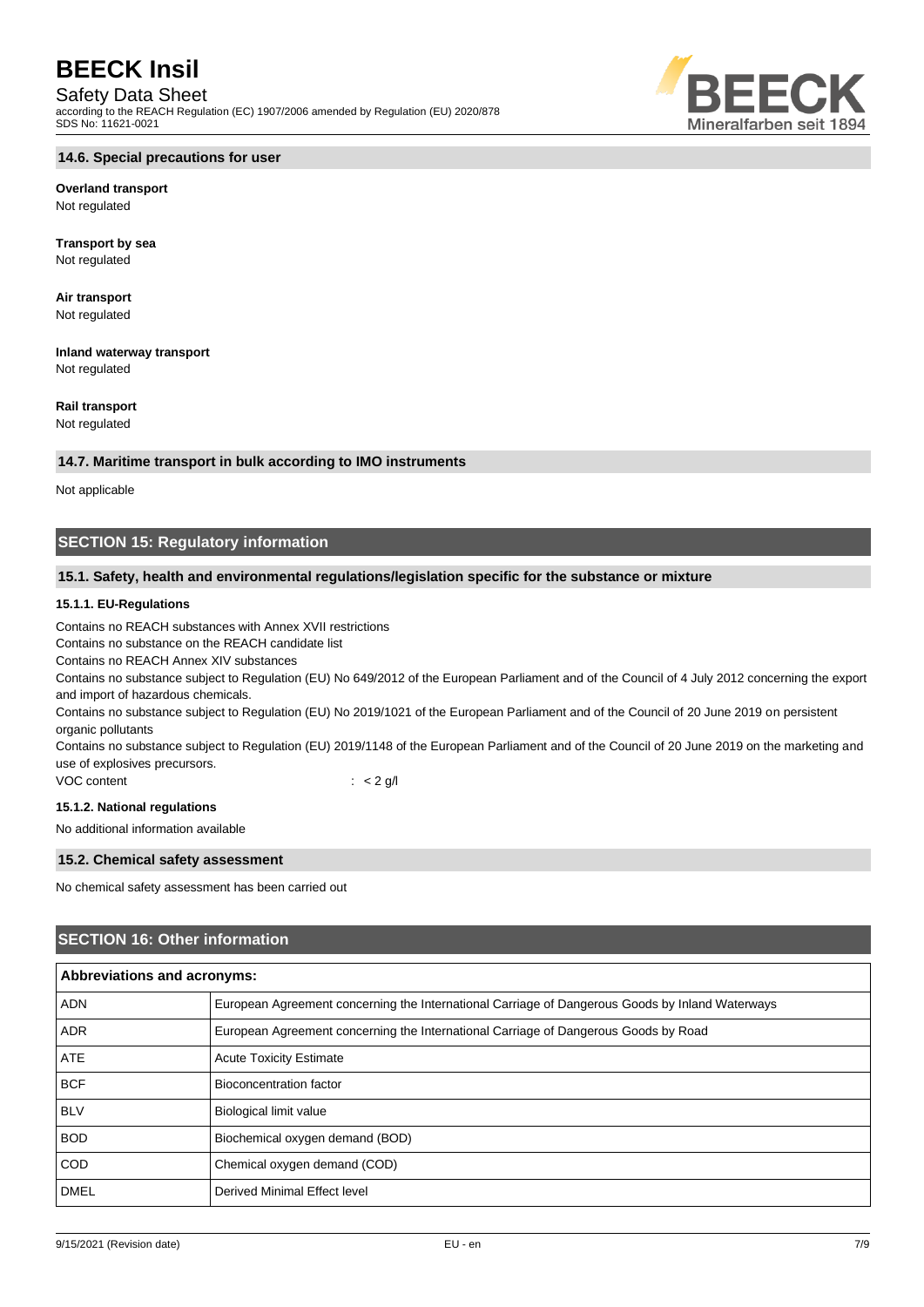Safety Data Sheet

according to the REACH Regulation (EC) 1907/2006 amended by Regulation (EU) 2020/878 SDS No: 11621-0021



| Abbreviations and acronyms: |                                                                                                     |  |  |  |
|-----------------------------|-----------------------------------------------------------------------------------------------------|--|--|--|
| <b>DNEL</b>                 | Derived-No Effect Level                                                                             |  |  |  |
| EC-No.                      | European Community number                                                                           |  |  |  |
| <b>EC50</b>                 | Median effective concentration                                                                      |  |  |  |
| EN                          | European Standard                                                                                   |  |  |  |
| <b>IARC</b>                 | International Agency for Research on Cancer                                                         |  |  |  |
| <b>IATA</b>                 | International Air Transport Association                                                             |  |  |  |
| <b>IMDG</b>                 | International Maritime Dangerous Goods                                                              |  |  |  |
| <b>LC50</b>                 | Median lethal concentration                                                                         |  |  |  |
| LD50                        | Median lethal dose                                                                                  |  |  |  |
| <b>LOAEL</b>                | Lowest Observed Adverse Effect Level                                                                |  |  |  |
| <b>NOAEC</b>                | No-Observed Adverse Effect Concentration                                                            |  |  |  |
| <b>NOAEL</b>                | No-Observed Adverse Effect Level                                                                    |  |  |  |
| <b>NOEC</b>                 | No-Observed Effect Concentration                                                                    |  |  |  |
| OECD                        | Organisation for Economic Co-operation and Development                                              |  |  |  |
| OEL                         | Occupational Exposure Limit                                                                         |  |  |  |
| PBT                         | <b>Persistent Bioaccumulative Toxic</b>                                                             |  |  |  |
| PNEC                        | <b>Predicted No-Effect Concentration</b>                                                            |  |  |  |
| <b>RID</b>                  | Regulations concerning the International Carriage of Dangerous Goods by Rail                        |  |  |  |
| SDS                         | Safety Data Sheet                                                                                   |  |  |  |
| <b>STP</b>                  | Sewage treatment plant                                                                              |  |  |  |
| ThOD                        | Theoretical oxygen demand (ThOD)                                                                    |  |  |  |
| <b>TLM</b>                  | Median Tolerance Limit                                                                              |  |  |  |
| <b>VOC</b>                  | Volatile Organic Compounds                                                                          |  |  |  |
| CAS-No.                     | Chemical Abstract Service number                                                                    |  |  |  |
| N.O.S.                      | Not Otherwise Specified                                                                             |  |  |  |
| vPvB                        | Very Persistent and Very Bioaccumulative                                                            |  |  |  |
| ED                          | Endocrine disrupting properties                                                                     |  |  |  |
| DOT                         | Department of Transport                                                                             |  |  |  |
| <b>TDG</b>                  | <b>Transportation of Dangerous Goods</b>                                                            |  |  |  |
| <b>REACH</b>                | Registration, Evaluation, Authorisation and Restriction of Chemicals Regulation (EC) No 1907/2006   |  |  |  |
| GHS                         | Globally Harmonized System of Classification, Labelling and Packaging of Chemicals                  |  |  |  |
| CAS                         | CAS (Chemical Abstracts Service) number                                                             |  |  |  |
| <b>IBC-Code</b>             | International Code for the Construction and Equipment of Ships carrying Dangerous Chemicals in Bulk |  |  |  |
| CLP                         | Classification Labelling Packaging Regulation; Regulation (EC) No 1272/2008                         |  |  |  |
| MARPOL 73/78                | MARPOL 73/78: International Convention for the Prevention of Pollution From Ships                   |  |  |  |
| ADG                         | Transport of Australian Dangerous Goods                                                             |  |  |  |